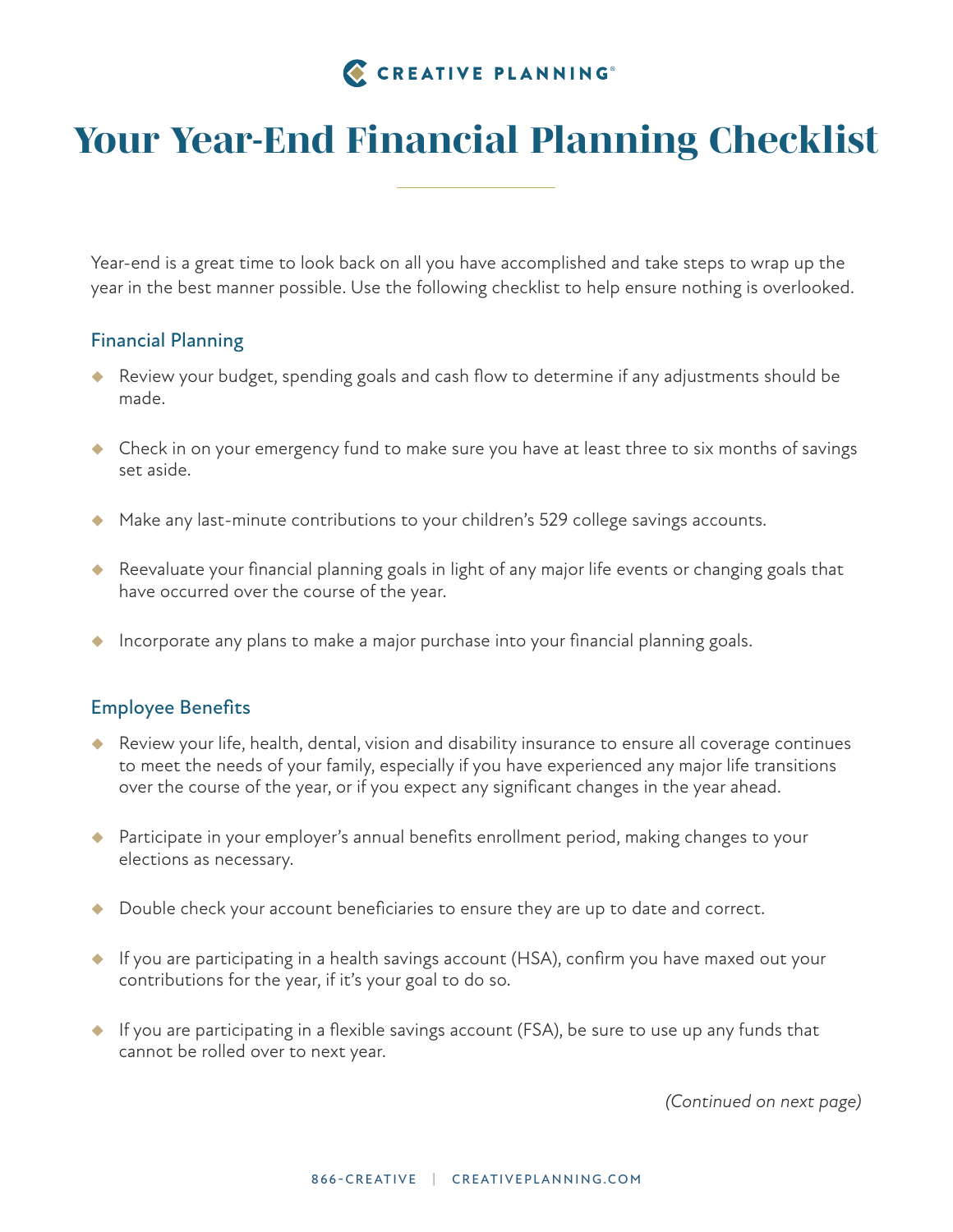# *Your Year-End Financial Planning Checklist*

#### Investments

- Review your investment allocation and make any necessary changes based on your goals.
- ◆ Consider rebalancing your portfolio to help ensure your asset allocation remains in line with your objectives and risk tolerance.
- ◆ Review your asset location strategy to help ensure you are holding tax-efficient investments in taxable accounts and tax-inefficient investments in tax-favored accounts.
- $\blacklozenge$  Identify opportunities to consolidate accounts.
- Avoid capital gains distributions when purchasing new shares of mutual funds, as this could trigger a taxable event.

#### Retirement

- ◆ Confirm you've contributed enough to your employer-sponsored retirement plan to receive the full company matching contribution.
- ◆ Max out your 401(k) and IRA contributions if it's your plan to do so.
- Review your retirement plan investment allocations to help ensure they continue to meet your needs.
- ◆ Contribute to a SEP-IRA if you are self-employed.
- ◆ Consider increasing retirement plan contributions by 1-2%, an amount that's unlikely to make much of an impact on your take-home pay, but which can have a big impact on your retirement savings over time.

*(Continued on next page)*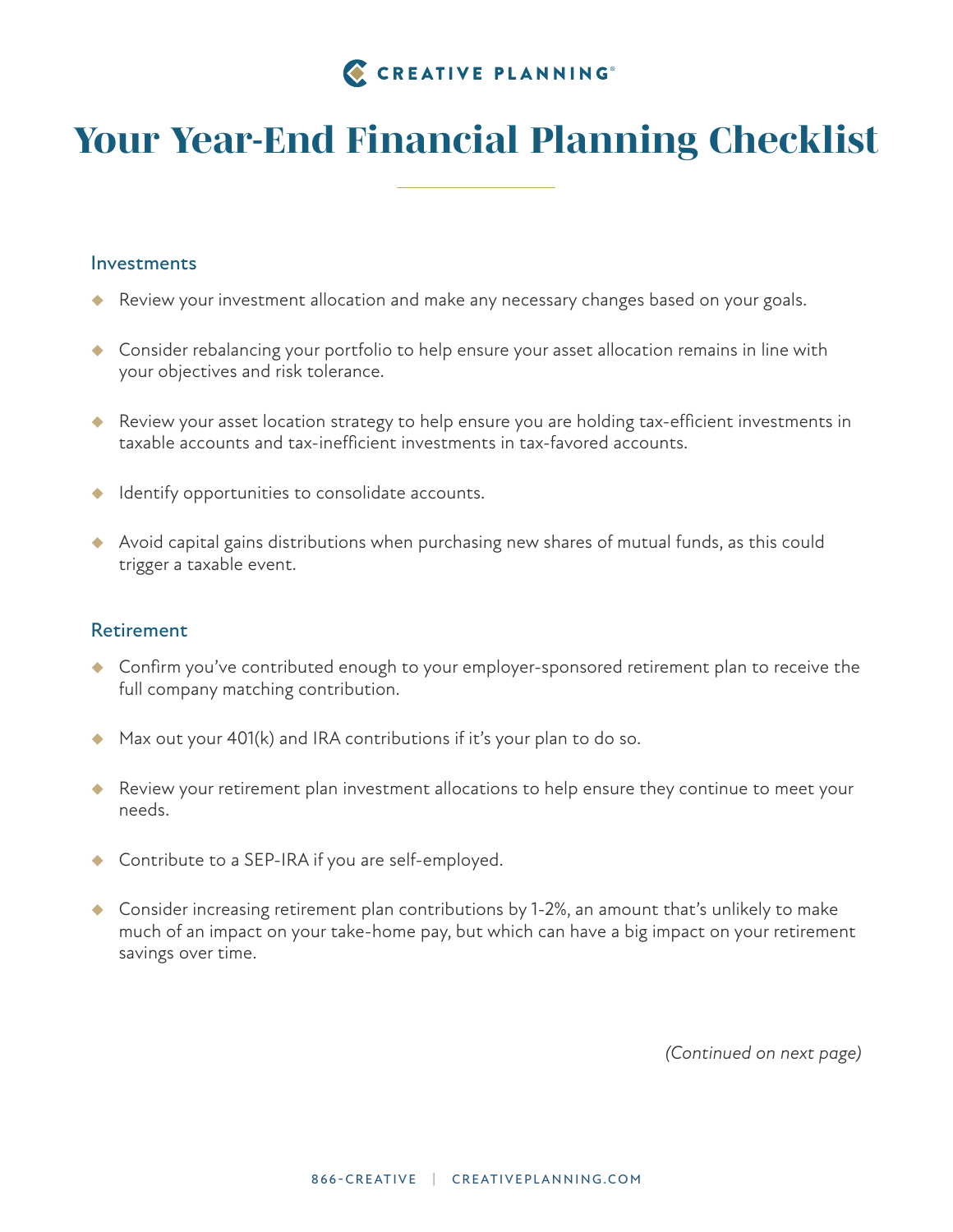# *Your Year-End Financial Planning Checklist*

# Charitable Contributions

- Make charitable donations to support the causes you care about while also lowering your tax liabilities.
- ◆ Establish a donor-advised fund to manage your giving in future years while receiving a tax benefit in the current year.
- Maximize your charitable impact and lower your tax liability by donating appreciated assets.

### **Taxes**

- ◆ Evaluate if you can harvest investment losses to offset gains.
- ◆ Consider selling appreciated assets if you are temporarily in a low tax bracket and eligible for the 0% capital gains tax rate.
- ◆ Consider giving appreciated assets to family members in lower tax brackets, as this can reduce or eliminate taxes on the gains while removing the assets from your estate.
- ◆ Consider prepaying certain expenses (ex. mortgage payments) to take advantage of deductions in 2021 instead of 2022.

#### **Insurance**

- ◆ Review all existing policies to confirm the existing coverage remains sufficient in light of any recent changes to your personal situation.
- Review all insurance policy beneficiaries.
- Consider adding any additional coverage necessary, such as umbrella, disability, life, long-term care, etc.
- A Make sure any new dependents (new baby, new spouse, etc.) are covered by your policies.

*(Continued on next page)*